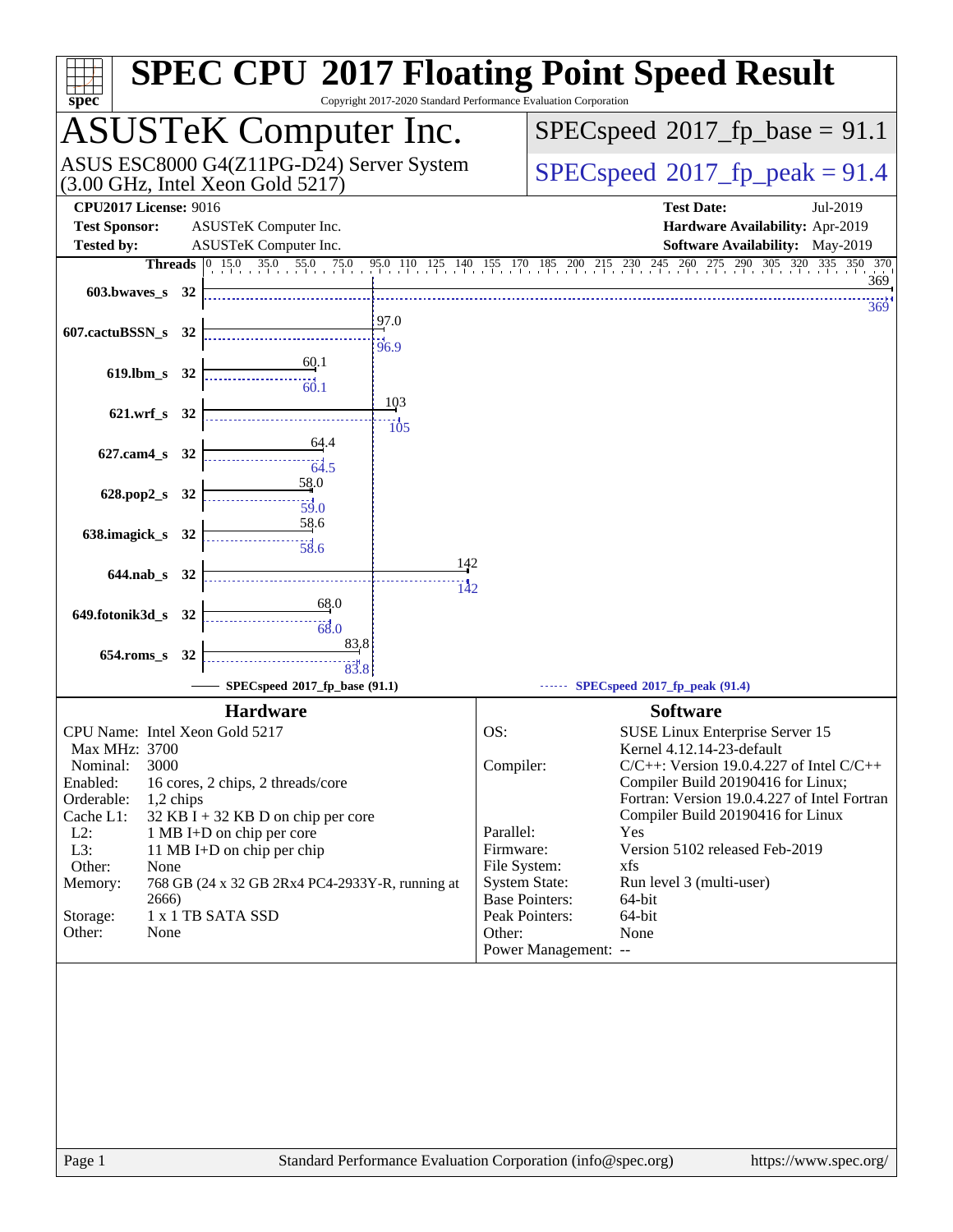# **[spec](http://www.spec.org/)**

# **[SPEC CPU](http://www.spec.org/auto/cpu2017/Docs/result-fields.html#SPECCPU2017FloatingPointSpeedResult)[2017 Floating Point Speed Result](http://www.spec.org/auto/cpu2017/Docs/result-fields.html#SPECCPU2017FloatingPointSpeedResult)**

Copyright 2017-2020 Standard Performance Evaluation Corporation

# ASUSTeK Computer Inc.

(3.00 GHz, Intel Xeon Gold 5217) ASUS ESC8000 G4(Z11PG-D24) Server System  $\sqrt{\text{SPECspeed}}$  $\sqrt{\text{SPECspeed}}$  $\sqrt{\text{SPECspeed}}$  2017 fp\_peak = 91.4

 $SPECspeed^{\circ}2017\_fp\_base = 91.1$  $SPECspeed^{\circ}2017\_fp\_base = 91.1$ 

**[Test Sponsor:](http://www.spec.org/auto/cpu2017/Docs/result-fields.html#TestSponsor)** ASUSTeK Computer Inc. **[Hardware Availability:](http://www.spec.org/auto/cpu2017/Docs/result-fields.html#HardwareAvailability)** Apr-2019

**[CPU2017 License:](http://www.spec.org/auto/cpu2017/Docs/result-fields.html#CPU2017License)** 9016 **[Test Date:](http://www.spec.org/auto/cpu2017/Docs/result-fields.html#TestDate)** Jul-2019 **[Tested by:](http://www.spec.org/auto/cpu2017/Docs/result-fields.html#Testedby)** ASUSTeK Computer Inc. **[Software Availability:](http://www.spec.org/auto/cpu2017/Docs/result-fields.html#SoftwareAvailability)** May-2019

#### **[Results Table](http://www.spec.org/auto/cpu2017/Docs/result-fields.html#ResultsTable)**

|                                    | <b>Base</b>    |                |              |                |       | <b>Peak</b>    |       |                |                |              |                |              |                |              |
|------------------------------------|----------------|----------------|--------------|----------------|-------|----------------|-------|----------------|----------------|--------------|----------------|--------------|----------------|--------------|
| <b>Benchmark</b>                   | <b>Threads</b> | <b>Seconds</b> | <b>Ratio</b> | <b>Seconds</b> | Ratio | <b>Seconds</b> | Ratio | <b>Threads</b> | <b>Seconds</b> | <b>Ratio</b> | <b>Seconds</b> | <b>Ratio</b> | <b>Seconds</b> | <b>Ratio</b> |
| 603.bwayes s                       | 32             | <u> 160</u>    | 369          | 160            | 370   | 160            | 369   | 32             | 161            | 366          | 159            | 370          | <b>160</b>     | <u>369</u>   |
| 607.cactuBSSN s                    | 32             | 172            | 97.0         | 172            | 96.9  | 172            | 97.2  | 32             | 172            | 96.9         | 172            | 96.9         | 172            | 97.1         |
| $619.1$ bm s                       | 32             | 87.0           | 60.2         | 87.1           | 60.1  | 87.1           | 60.1  | 32             | 87.3           | 60.0         | 87.2           | 60.1         | 87.2           | 60.1         |
| $621.wrf$ s                        | 32             | 128            | 103          | 128            | 104   | 128            | 103   | 32             | 125            | 105          | 125            | 105          | 126            | 105          |
| $627$ .cam4 s                      | 32             | 138            | 64.4         | 138            | 64.4  | 138            | 64.4  | 32             | 137            | 64.5         | 137            | 64.6         | 138            | 64.3         |
| $628.pop2_s$                       | 32             | 203            | 58.5         | 205            | 58.0  | 207            | 57.4  | 32             | 202            | 58.8         | 201            | 59.2         | 201            | 59.0         |
| 638.imagick_s                      | 32             | 246            | 58.6         | 246            | 58.6  | 246            | 58.6  | 32             | 246            | 58.5         | 246            | 58.6         | 246            | 58.6         |
| $644$ .nab s                       | 32             | 123            | 142          | 123            | 142   | 123            | 142   | 32             | <u> 123</u>    | 142          | 123            | 142          | 123            | 142          |
| 649.fotonik3d s                    | 32             | 134            | 68.2         | 134            | 68.0  | 135            | 67.7  | 32             | <u>134</u>     | 68.0         | 134            | 67.9         | 134            | 68.2         |
| $654$ .roms s                      | 32             | 188            | 83.9         | 188            | 83.7  | <u>188</u>     | 83.8  | 32             | 191            | 82.5         | 188            | 83.9         | <u>188</u>     | 83.8         |
| $SPECspeed*2017$ fp base =<br>91.1 |                |                |              |                |       |                |       |                |                |              |                |              |                |              |

**[SPECspeed](http://www.spec.org/auto/cpu2017/Docs/result-fields.html#SPECspeed2017fppeak)[2017\\_fp\\_peak =](http://www.spec.org/auto/cpu2017/Docs/result-fields.html#SPECspeed2017fppeak) 91.4**

Results appear in the [order in which they were run.](http://www.spec.org/auto/cpu2017/Docs/result-fields.html#RunOrder) Bold underlined text [indicates a median measurement](http://www.spec.org/auto/cpu2017/Docs/result-fields.html#Median).

### **[Operating System Notes](http://www.spec.org/auto/cpu2017/Docs/result-fields.html#OperatingSystemNotes)**

Stack size set to unlimited using "ulimit -s unlimited"

### **[General Notes](http://www.spec.org/auto/cpu2017/Docs/result-fields.html#GeneralNotes)**

Environment variables set by runcpu before the start of the run: KMP\_AFFINITY = "granularity=fine,compact" LD\_LIBRARY\_PATH = "/spec2017\_19u4/lib/intel64" OMP\_STACKSIZE = "192M" Binaries compiled on a system with 1x Intel Core i9-799X CPU + 32GB RAM memory using Redhat Enterprise Linux 7.5 Transparent Huge Pages enabled by default Prior to runcpu invocation Filesystem page cache synced and cleared with: sync; echo 3> /proc/sys/vm/drop\_caches NA: The test sponsor attests, as of date of publication, that CVE-2017-5754 (Meltdown) is mitigated in the system as tested and documented. Yes: The test sponsor attests, as of date of publication, that CVE-2017-5753 (Spectre variant 1) is mitigated in the system as tested and documented. Yes: The test sponsor attests, as of date of publication, that CVE-2017-5715 (Spectre variant 2) is mitigated in the system as tested and documented.

#### **[Platform Notes](http://www.spec.org/auto/cpu2017/Docs/result-fields.html#PlatformNotes)**

BIOS Configuration: VT-d = Disabled Patrol Scrub = Disabled ENERGY\_PERF\_BIAS\_CFG mode = performance

**(Continued on next page)**

Page 2 Standard Performance Evaluation Corporation [\(info@spec.org\)](mailto:info@spec.org) <https://www.spec.org/>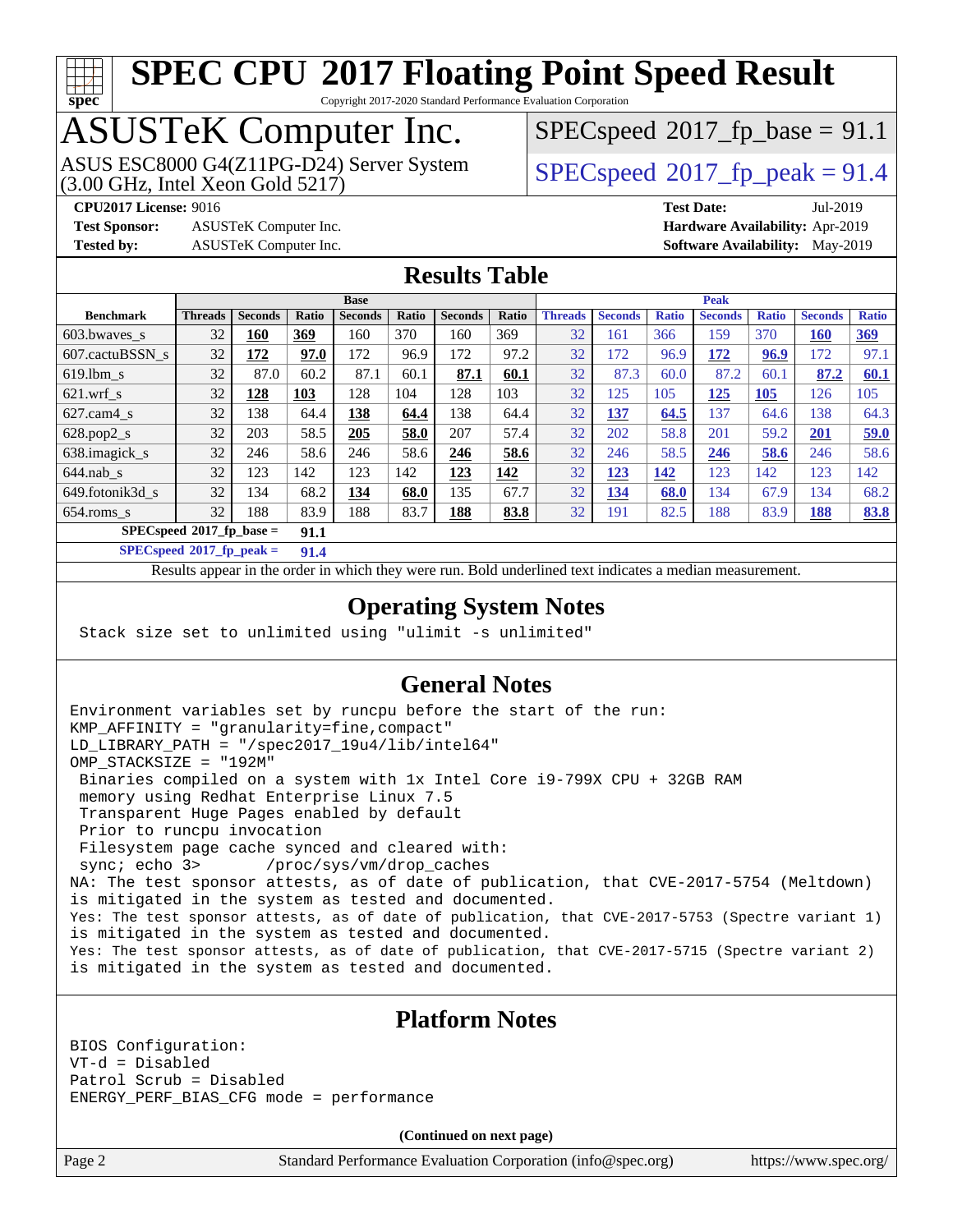# **[spec](http://www.spec.org/)**

# **[SPEC CPU](http://www.spec.org/auto/cpu2017/Docs/result-fields.html#SPECCPU2017FloatingPointSpeedResult)[2017 Floating Point Speed Result](http://www.spec.org/auto/cpu2017/Docs/result-fields.html#SPECCPU2017FloatingPointSpeedResult)**

Copyright 2017-2020 Standard Performance Evaluation Corporation

## ASUSTeK Computer Inc.

(3.00 GHz, Intel Xeon Gold 5217) ASUS ESC8000 G4(Z11PG-D24) Server System  $\big|$  [SPECspeed](http://www.spec.org/auto/cpu2017/Docs/result-fields.html#SPECspeed2017fppeak)®[2017\\_fp\\_peak = 9](http://www.spec.org/auto/cpu2017/Docs/result-fields.html#SPECspeed2017fppeak)1.4

 $SPECspeed^{\circledcirc}2017\_fp\_base = 91.1$  $SPECspeed^{\circledcirc}2017\_fp\_base = 91.1$ 

**[Test Sponsor:](http://www.spec.org/auto/cpu2017/Docs/result-fields.html#TestSponsor)** ASUSTeK Computer Inc. **[Hardware Availability:](http://www.spec.org/auto/cpu2017/Docs/result-fields.html#HardwareAvailability)** Apr-2019 **[Tested by:](http://www.spec.org/auto/cpu2017/Docs/result-fields.html#Testedby)** ASUSTeK Computer Inc. **[Software Availability:](http://www.spec.org/auto/cpu2017/Docs/result-fields.html#SoftwareAvailability)** May-2019

**[CPU2017 License:](http://www.spec.org/auto/cpu2017/Docs/result-fields.html#CPU2017License)** 9016 **[Test Date:](http://www.spec.org/auto/cpu2017/Docs/result-fields.html#TestDate)** Jul-2019

#### **[Platform Notes \(Continued\)](http://www.spec.org/auto/cpu2017/Docs/result-fields.html#PlatformNotes)**

Page 3 Standard Performance Evaluation Corporation [\(info@spec.org\)](mailto:info@spec.org) <https://www.spec.org/> CSM Support = Disabled Engine Boost = Level3(Max) LLC dead line allc = Disabled SR-IOV Support = Disabled Sysinfo program /spec2017\_19u4/bin/sysinfo Rev: r5974 of 2018-05-19 9bcde8f2999c33d61f64985e45859ea9 running on linux-gh78 Sat Jul 13 04:44:05 2019 SUT (System Under Test) info as seen by some common utilities. For more information on this section, see <https://www.spec.org/cpu2017/Docs/config.html#sysinfo> From /proc/cpuinfo model name : Intel(R) Xeon(R) Gold 5217 CPU @ 3.00GHz 2 "physical id"s (chips) 32 "processors" cores, siblings (Caution: counting these is hw and system dependent. The following excerpts from /proc/cpuinfo might not be reliable. Use with caution.) cpu cores : 8 siblings : 16 physical 0: cores 0 1 2 3 4 5 6 7 physical 1: cores 0 1 2 3 4 5 6 7 From lscpu: Architecture: x86\_64 CPU op-mode(s): 32-bit, 64-bit Byte Order: Little Endian  $CPU(s):$  32 On-line CPU(s) list: 0-31 Thread(s) per core: 2 Core(s) per socket: 8 Socket(s): 2 NUMA node(s): 2 Vendor ID: GenuineIntel CPU family: 6 Model: 85 Model name: Intel(R) Xeon(R) Gold 5217 CPU @ 3.00GHz Stepping: 6 CPU MHz: 3000.000 CPU max MHz: 3700.0000 CPU min MHz: 1200.0000 BogoMIPS: 6000.00 Virtualization: VT-x L1d cache: 32K<br>
L1i cache: 32K  $L1i$  cache: L2 cache: 1024K L3 cache: 11264K **(Continued on next page)**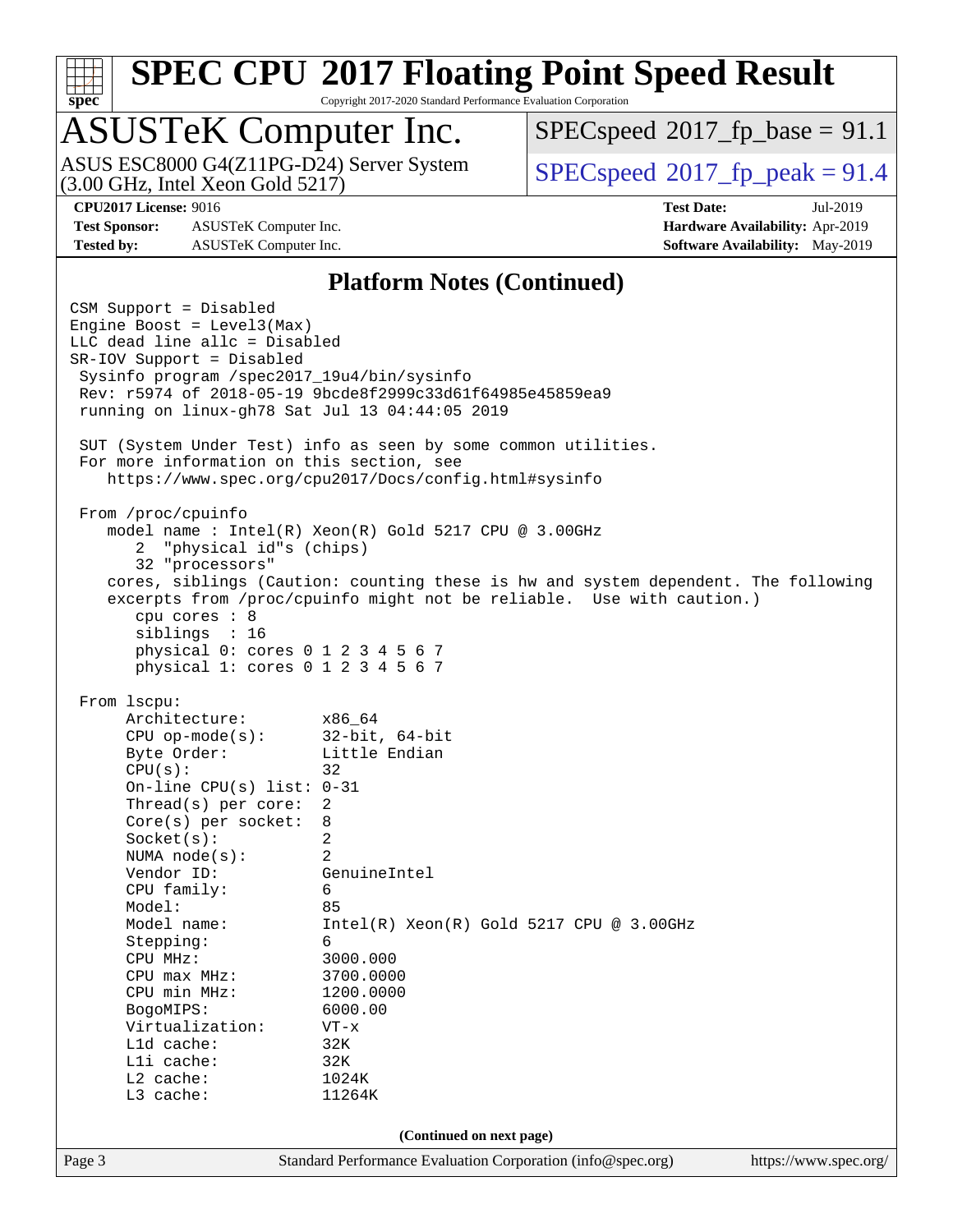**[spec](http://www.spec.org/) [SPEC CPU](http://www.spec.org/auto/cpu2017/Docs/result-fields.html#SPECCPU2017FloatingPointSpeedResult)[2017 Floating Point Speed Result](http://www.spec.org/auto/cpu2017/Docs/result-fields.html#SPECCPU2017FloatingPointSpeedResult)** Copyright 2017-2020 Standard Performance Evaluation Corporation ASUSTeK Computer Inc. (3.00 GHz, Intel Xeon Gold 5217) ASUS ESC8000 G4(Z11PG-D24) Server System  $\big|$  [SPECspeed](http://www.spec.org/auto/cpu2017/Docs/result-fields.html#SPECspeed2017fppeak)®[2017\\_fp\\_peak = 9](http://www.spec.org/auto/cpu2017/Docs/result-fields.html#SPECspeed2017fppeak)1.4  $SPECspeed^{\circledcirc}2017\_fp\_base = 91.1$  $SPECspeed^{\circledcirc}2017\_fp\_base = 91.1$ **[CPU2017 License:](http://www.spec.org/auto/cpu2017/Docs/result-fields.html#CPU2017License)** 9016 **[Test Date:](http://www.spec.org/auto/cpu2017/Docs/result-fields.html#TestDate)** Jul-2019 **[Test Sponsor:](http://www.spec.org/auto/cpu2017/Docs/result-fields.html#TestSponsor)** ASUSTeK Computer Inc. **[Hardware Availability:](http://www.spec.org/auto/cpu2017/Docs/result-fields.html#HardwareAvailability)** Apr-2019 **[Tested by:](http://www.spec.org/auto/cpu2017/Docs/result-fields.html#Testedby)** ASUSTeK Computer Inc. **[Software Availability:](http://www.spec.org/auto/cpu2017/Docs/result-fields.html#SoftwareAvailability)** May-2019 **[Platform Notes \(Continued\)](http://www.spec.org/auto/cpu2017/Docs/result-fields.html#PlatformNotes)** NUMA node0 CPU(s): 0-7,16-23 NUMA node1 CPU(s): 8-15,24-31 Flags: fpu vme de pse tsc msr pae mce cx8 apic sep mtrr pge mca cmov pat pse36 clflush dts acpi mmx fxsr sse sse2 ss ht tm pbe syscall nx pdpe1gb rdtscp lm constant\_tsc art arch\_perfmon pebs bts rep\_good nopl xtopology nonstop\_tsc cpuid aperfmperf tsc\_known\_freq pni pclmulqdq dtes64 monitor ds\_cpl vmx smx est tm2 ssse3 sdbg fma cx16 xtpr pdcm pcid dca sse4\_1 sse4\_2 x2apic movbe popcnt tsc\_deadline\_timer aes xsave avx f16c rdrand lahf\_lm abm 3dnowprefetch cpuid\_fault epb cat\_l3 cdp\_l3 invpcid\_single mba tpr\_shadow vnmi flexpriority ept vpid fsgsbase tsc\_adjust bmi1 hle avx2 smep bmi2 erms invpcid rtm cqm mpx rdt\_a avx512f avx512dq rdseed adx smap clflushopt clwb intel\_pt avx512cd avx512bw avx512vl xsaveopt xsavec xgetbv1 xsaves cqm\_llc cqm\_occup\_llc cqm\_mbm\_total cqm\_mbm\_local ibpb ibrs stibp dtherm ida arat pln pts hwp hwp\_act\_window hwp\_epp hwp\_pkg\_req pku ospke avx512\_vnni arch\_capabilities ssbd /proc/cpuinfo cache data cache size : 11264 KB From numactl --hardware WARNING: a numactl 'node' might or might not correspond to a physical chip. available: 2 nodes (0-1) node 0 cpus: 0 1 2 3 4 5 6 7 16 17 18 19 20 21 22 23 node 0 size: 385549 MB node 0 free: 383675 MB node 1 cpus: 8 9 10 11 12 13 14 15 24 25 26 27 28 29 30 31 node 1 size: 387022 MB node 1 free: 385699 MB node distances: node 0 1 0: 10 21 1: 21 10 From /proc/meminfo MemTotal: 791113864 kB HugePages\_Total: 0 Hugepagesize: 2048 kB From /etc/\*release\* /etc/\*version\* os-release: NAME="SLES" VERSION="15" VERSION\_ID="15" PRETTY\_NAME="SUSE Linux Enterprise Server 15" ID="sles" ID\_LIKE="suse" ANSI\_COLOR="0;32" CPE\_NAME="cpe:/o:suse:sles:15" **(Continued on next page)**

Page 4 Standard Performance Evaluation Corporation [\(info@spec.org\)](mailto:info@spec.org) <https://www.spec.org/>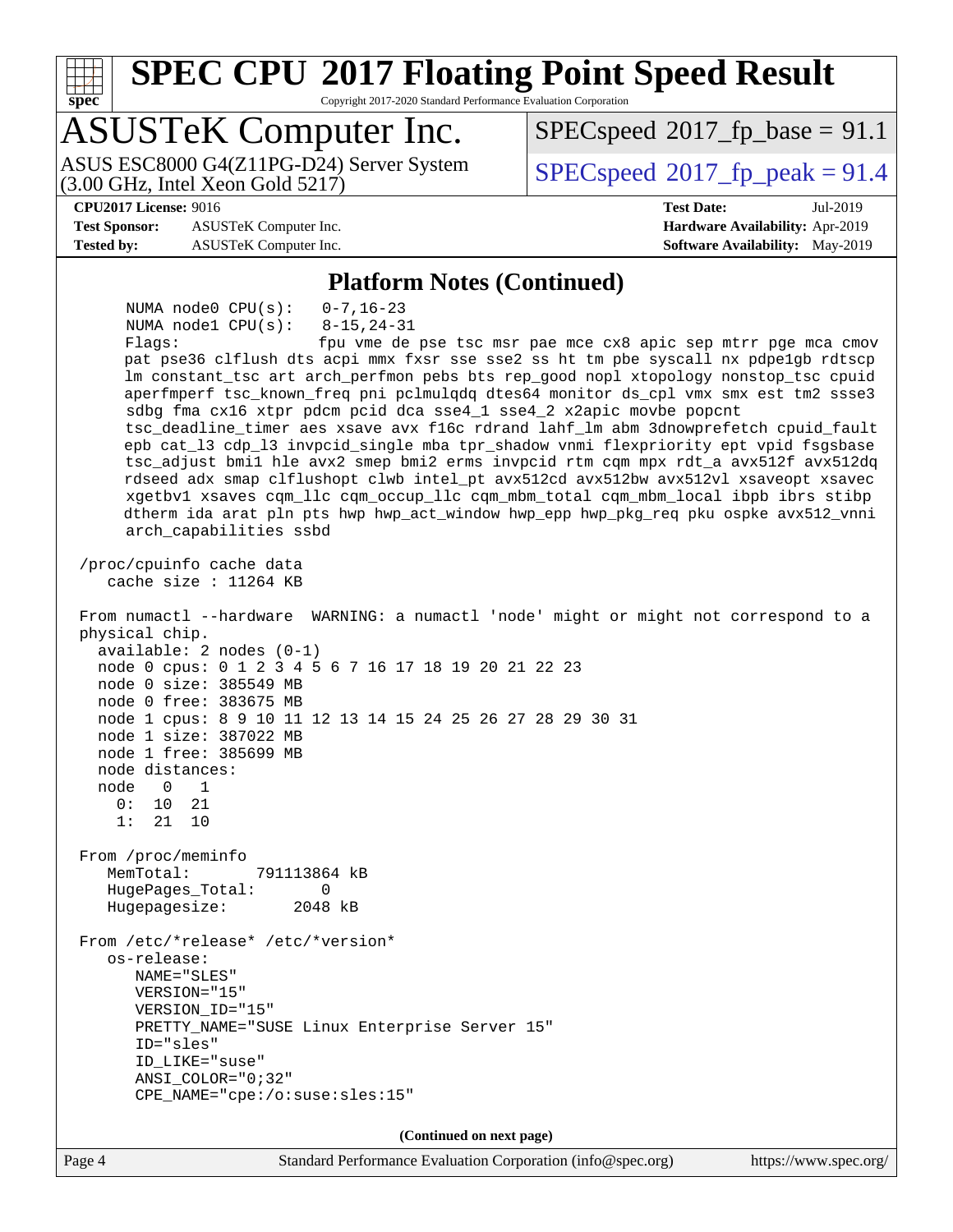

Copyright 2017-2020 Standard Performance Evaluation Corporation

# ASUSTeK Computer Inc.

(3.00 GHz, Intel Xeon Gold 5217) ASUS ESC8000 G4(Z11PG-D24) Server System  $\sqrt{\text{SPECspeed}}$  $\sqrt{\text{SPECspeed}}$  $\sqrt{\text{SPECspeed}}$  2017 fp\_peak = 91.4

 $SPECspeed^{\circ}2017\_fp\_base = 91.1$  $SPECspeed^{\circ}2017\_fp\_base = 91.1$ 

**[Test Sponsor:](http://www.spec.org/auto/cpu2017/Docs/result-fields.html#TestSponsor)** ASUSTeK Computer Inc. **[Hardware Availability:](http://www.spec.org/auto/cpu2017/Docs/result-fields.html#HardwareAvailability)** Apr-2019 **[Tested by:](http://www.spec.org/auto/cpu2017/Docs/result-fields.html#Testedby)** ASUSTeK Computer Inc. **[Software Availability:](http://www.spec.org/auto/cpu2017/Docs/result-fields.html#SoftwareAvailability)** May-2019

**[CPU2017 License:](http://www.spec.org/auto/cpu2017/Docs/result-fields.html#CPU2017License)** 9016 **[Test Date:](http://www.spec.org/auto/cpu2017/Docs/result-fields.html#TestDate)** Jul-2019

#### **[Platform Notes \(Continued\)](http://www.spec.org/auto/cpu2017/Docs/result-fields.html#PlatformNotes)**

uname -a:

 Linux linux-gh78 4.12.14-23-default #1 SMP Tue May 29 21:04:44 UTC 2018 (cd0437b) x86\_64 x86\_64 x86\_64 GNU/Linux

Kernel self-reported vulnerability status:

 CVE-2017-5754 (Meltdown): Not affected CVE-2017-5753 (Spectre variant 1): Mitigation: \_\_user pointer sanitization CVE-2017-5715 (Spectre variant 2): Mitigation: Indirect Branch Restricted Speculation, IBPB, IBRS\_FW

run-level 3 Jul 12 09:02

 SPEC is set to: /spec2017\_19u4 Filesystem Type Size Used Avail Use% Mounted on /dev/sda4 xfs 929G 15G 914G 2% /

 Additional information from dmidecode follows. WARNING: Use caution when you interpret this section. The 'dmidecode' program reads system data which is "intended to allow hardware to be accurately determined", but the intent may not be met, as there are frequent changes to hardware, firmware, and the "DMTF SMBIOS" standard. BIOS American Megatrends Inc. 5102 02/11/2019 Memory: 24x Samsung M393A4K40CB2-CVF 32 GB 2 rank 2933, configured at 2666

(End of data from sysinfo program)

**[Compiler Version Notes](http://www.spec.org/auto/cpu2017/Docs/result-fields.html#CompilerVersionNotes)**

Page 5 Standard Performance Evaluation Corporation [\(info@spec.org\)](mailto:info@spec.org) <https://www.spec.org/> ============================================================================== C | 619.lbm\_s(base, peak) 638.imagick\_s(base, peak) | 644.nab\_s(base, peak) ------------------------------------------------------------------------------ Intel(R) C Intel(R) 64 Compiler for applications running on Intel(R)  $64$ , Version 19.0.4.227 Build 20190416 Copyright (C) 1985-2019 Intel Corporation. All rights reserved. ------------------------------------------------------------------------------ ============================================================================== C++, C, Fortran | 607.cactuBSSN\_s(base, peak) ------------------------------------------------------------------------------ Intel(R)  $C++$  Intel(R) 64 Compiler for applications running on Intel(R) 64, Version 19.0.4.227 Build 20190416 Copyright (C) 1985-2019 Intel Corporation. All rights reserved. Intel(R) C Intel(R) 64 Compiler for applications running on Intel(R)  $64$ , **(Continued on next page)**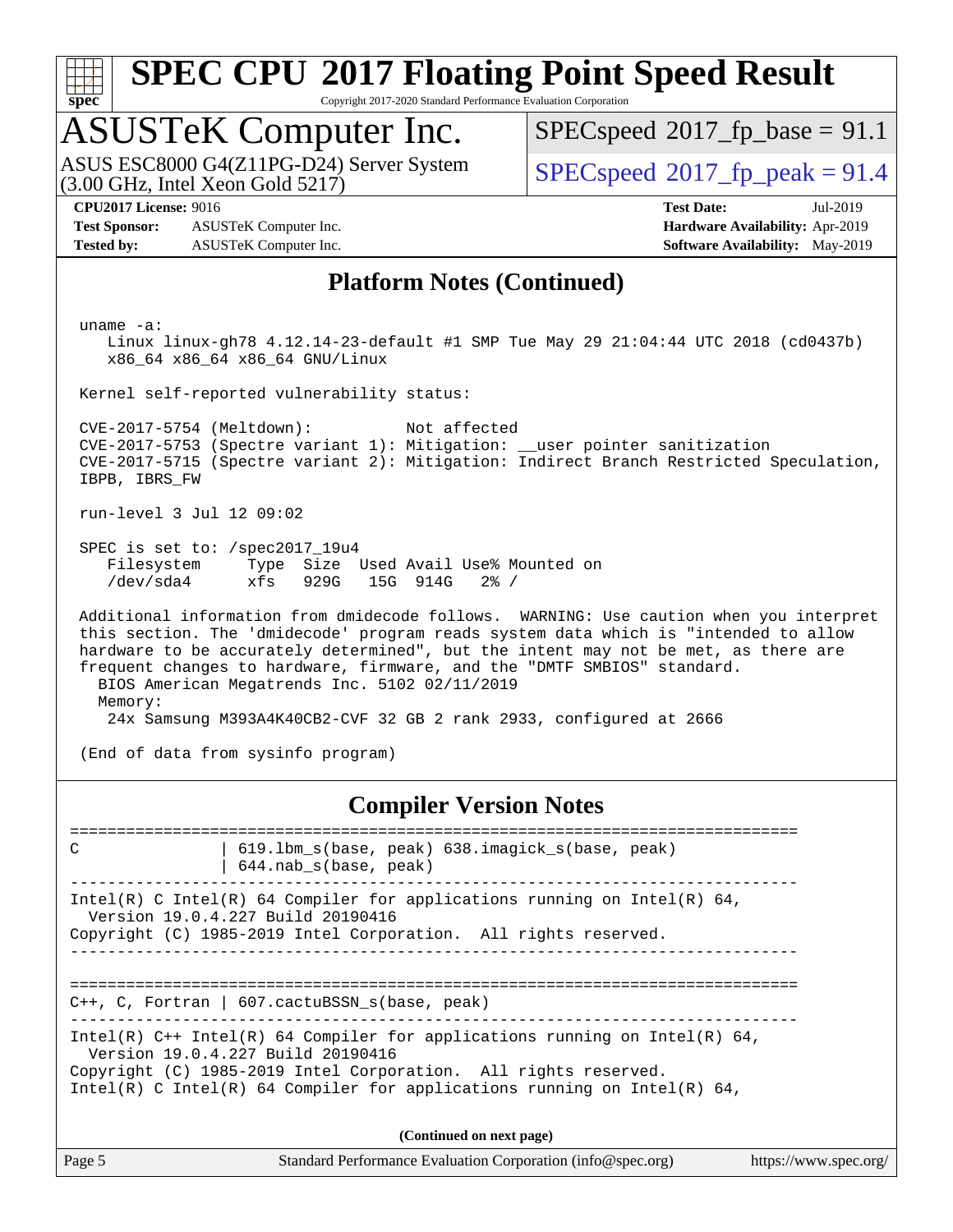| c, | ı | t |  |
|----|---|---|--|

Copyright 2017-2020 Standard Performance Evaluation Corporation

# ASUSTeK Computer Inc.

ASUS ESC8000 G4(Z11PG-D24) Server System  $(3.00 \text{ GHz}, \text{ Intel Xeon Gold } 5217)$ 

 $SPECspeed@2017_fp\_base = 91.1$  $SPECspeed@2017_fp\_base = 91.1$ 

**[Test Sponsor:](http://www.spec.org/auto/cpu2017/Docs/result-fields.html#TestSponsor)** ASUSTeK Computer Inc. **[Hardware Availability:](http://www.spec.org/auto/cpu2017/Docs/result-fields.html#HardwareAvailability)** Apr-2019 **[Tested by:](http://www.spec.org/auto/cpu2017/Docs/result-fields.html#Testedby)** ASUSTeK Computer Inc. **[Software Availability:](http://www.spec.org/auto/cpu2017/Docs/result-fields.html#SoftwareAvailability)** May-2019

**[CPU2017 License:](http://www.spec.org/auto/cpu2017/Docs/result-fields.html#CPU2017License)** 9016 **[Test Date:](http://www.spec.org/auto/cpu2017/Docs/result-fields.html#TestDate)** Jul-2019

### **[Compiler Version Notes \(Continued\)](http://www.spec.org/auto/cpu2017/Docs/result-fields.html#CompilerVersionNotes)**

| $\mathbf{C}$ unphen version rotes ( $\mathbf{C}$ ontinueu)                                                                                                                                                                                                                                                                                                                 |  |  |  |  |  |  |
|----------------------------------------------------------------------------------------------------------------------------------------------------------------------------------------------------------------------------------------------------------------------------------------------------------------------------------------------------------------------------|--|--|--|--|--|--|
| Version 19.0.4.227 Build 20190416<br>Copyright (C) 1985-2019 Intel Corporation. All rights reserved.<br>Intel(R) Fortran Intel(R) 64 Compiler for applications running on Intel(R)<br>64, Version 19.0.4.227 Build 20190416<br>Copyright (C) 1985-2019 Intel Corporation. All rights reserved.                                                                             |  |  |  |  |  |  |
| -----------------------------<br>603.bwaves_s(base, peak) 649.fotonik3d_s(base, peak)<br>Fortran<br>$654.rows_s(base, peak)$                                                                                                                                                                                                                                               |  |  |  |  |  |  |
| $Intel(R)$ Fortran Intel(R) 64 Compiler for applications running on Intel(R)<br>64, Version 19.0.4.227 Build 20190416<br>Copyright (C) 1985-2019 Intel Corporation. All rights reserved.                                                                                                                                                                                   |  |  |  |  |  |  |
| ---------------------------<br>$621.wrf_s(base, peak)$ $627.cam4_s(base, peak)$<br>Fortran, C<br>$628. pop2_s(base, peak)$                                                                                                                                                                                                                                                 |  |  |  |  |  |  |
| Intel(R) Fortran Intel(R) 64 Compiler for applications running on Intel(R)<br>64, Version 19.0.4.227 Build 20190416<br>Copyright (C) 1985-2019 Intel Corporation. All rights reserved.<br>Intel(R) C Intel(R) 64 Compiler for applications running on Intel(R) 64,<br>Version 19.0.4.227 Build 20190416<br>Copyright (C) 1985-2019 Intel Corporation. All rights reserved. |  |  |  |  |  |  |

### **[Base Compiler Invocation](http://www.spec.org/auto/cpu2017/Docs/result-fields.html#BaseCompilerInvocation)**

[C benchmarks](http://www.spec.org/auto/cpu2017/Docs/result-fields.html#Cbenchmarks): [icc -m64 -std=c11](http://www.spec.org/cpu2017/results/res2019q3/cpu2017-20190722-16295.flags.html#user_CCbase_intel_icc_64bit_c11_33ee0cdaae7deeeab2a9725423ba97205ce30f63b9926c2519791662299b76a0318f32ddfffdc46587804de3178b4f9328c46fa7c2b0cd779d7a61945c91cd35)

[Fortran benchmarks](http://www.spec.org/auto/cpu2017/Docs/result-fields.html#Fortranbenchmarks): [ifort -m64](http://www.spec.org/cpu2017/results/res2019q3/cpu2017-20190722-16295.flags.html#user_FCbase_intel_ifort_64bit_24f2bb282fbaeffd6157abe4f878425411749daecae9a33200eee2bee2fe76f3b89351d69a8130dd5949958ce389cf37ff59a95e7a40d588e8d3a57e0c3fd751)

[Benchmarks using both Fortran and C](http://www.spec.org/auto/cpu2017/Docs/result-fields.html#BenchmarksusingbothFortranandC): [ifort -m64](http://www.spec.org/cpu2017/results/res2019q3/cpu2017-20190722-16295.flags.html#user_CC_FCbase_intel_ifort_64bit_24f2bb282fbaeffd6157abe4f878425411749daecae9a33200eee2bee2fe76f3b89351d69a8130dd5949958ce389cf37ff59a95e7a40d588e8d3a57e0c3fd751) [icc -m64 -std=c11](http://www.spec.org/cpu2017/results/res2019q3/cpu2017-20190722-16295.flags.html#user_CC_FCbase_intel_icc_64bit_c11_33ee0cdaae7deeeab2a9725423ba97205ce30f63b9926c2519791662299b76a0318f32ddfffdc46587804de3178b4f9328c46fa7c2b0cd779d7a61945c91cd35)

[Benchmarks using Fortran, C, and C++:](http://www.spec.org/auto/cpu2017/Docs/result-fields.html#BenchmarksusingFortranCandCXX) [icpc -m64](http://www.spec.org/cpu2017/results/res2019q3/cpu2017-20190722-16295.flags.html#user_CC_CXX_FCbase_intel_icpc_64bit_4ecb2543ae3f1412ef961e0650ca070fec7b7afdcd6ed48761b84423119d1bf6bdf5cad15b44d48e7256388bc77273b966e5eb805aefd121eb22e9299b2ec9d9) [icc -m64 -std=c11](http://www.spec.org/cpu2017/results/res2019q3/cpu2017-20190722-16295.flags.html#user_CC_CXX_FCbase_intel_icc_64bit_c11_33ee0cdaae7deeeab2a9725423ba97205ce30f63b9926c2519791662299b76a0318f32ddfffdc46587804de3178b4f9328c46fa7c2b0cd779d7a61945c91cd35) [ifort -m64](http://www.spec.org/cpu2017/results/res2019q3/cpu2017-20190722-16295.flags.html#user_CC_CXX_FCbase_intel_ifort_64bit_24f2bb282fbaeffd6157abe4f878425411749daecae9a33200eee2bee2fe76f3b89351d69a8130dd5949958ce389cf37ff59a95e7a40d588e8d3a57e0c3fd751)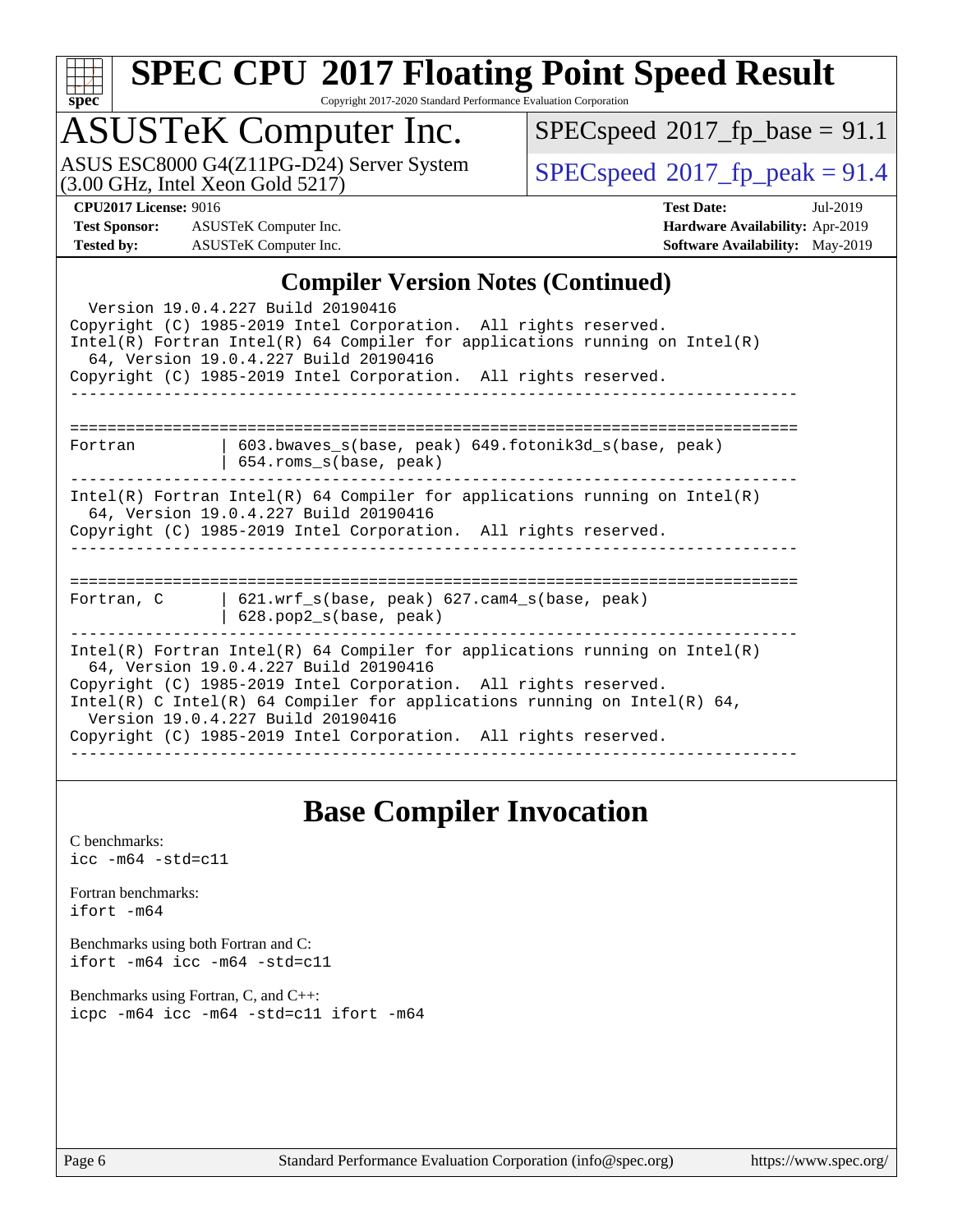

Copyright 2017-2020 Standard Performance Evaluation Corporation

# ASUSTeK Computer Inc.

(3.00 GHz, Intel Xeon Gold 5217) ASUS ESC8000 G4(Z11PG-D24) Server System  $S^{per}$  [SPECspeed](http://www.spec.org/auto/cpu2017/Docs/result-fields.html#SPECspeed2017fppeak)®[2017\\_fp\\_peak = 9](http://www.spec.org/auto/cpu2017/Docs/result-fields.html#SPECspeed2017fppeak)1.4

 $SPECspeed^{\circledcirc}2017\_fp\_base = 91.1$  $SPECspeed^{\circledcirc}2017\_fp\_base = 91.1$ 

**[Test Sponsor:](http://www.spec.org/auto/cpu2017/Docs/result-fields.html#TestSponsor)** ASUSTeK Computer Inc. **[Hardware Availability:](http://www.spec.org/auto/cpu2017/Docs/result-fields.html#HardwareAvailability)** Apr-2019 **[Tested by:](http://www.spec.org/auto/cpu2017/Docs/result-fields.html#Testedby)** ASUSTeK Computer Inc. **[Software Availability:](http://www.spec.org/auto/cpu2017/Docs/result-fields.html#SoftwareAvailability)** May-2019

**[CPU2017 License:](http://www.spec.org/auto/cpu2017/Docs/result-fields.html#CPU2017License)** 9016 **[Test Date:](http://www.spec.org/auto/cpu2017/Docs/result-fields.html#TestDate)** Jul-2019

### **[Base Portability Flags](http://www.spec.org/auto/cpu2017/Docs/result-fields.html#BasePortabilityFlags)**

 603.bwaves\_s: [-DSPEC\\_LP64](http://www.spec.org/cpu2017/results/res2019q3/cpu2017-20190722-16295.flags.html#suite_basePORTABILITY603_bwaves_s_DSPEC_LP64) 607.cactuBSSN\_s: [-DSPEC\\_LP64](http://www.spec.org/cpu2017/results/res2019q3/cpu2017-20190722-16295.flags.html#suite_basePORTABILITY607_cactuBSSN_s_DSPEC_LP64) 619.lbm\_s: [-DSPEC\\_LP64](http://www.spec.org/cpu2017/results/res2019q3/cpu2017-20190722-16295.flags.html#suite_basePORTABILITY619_lbm_s_DSPEC_LP64) 621.wrf\_s: [-DSPEC\\_LP64](http://www.spec.org/cpu2017/results/res2019q3/cpu2017-20190722-16295.flags.html#suite_basePORTABILITY621_wrf_s_DSPEC_LP64) [-DSPEC\\_CASE\\_FLAG](http://www.spec.org/cpu2017/results/res2019q3/cpu2017-20190722-16295.flags.html#b621.wrf_s_baseCPORTABILITY_DSPEC_CASE_FLAG) [-convert big\\_endian](http://www.spec.org/cpu2017/results/res2019q3/cpu2017-20190722-16295.flags.html#user_baseFPORTABILITY621_wrf_s_convert_big_endian_c3194028bc08c63ac5d04de18c48ce6d347e4e562e8892b8bdbdc0214820426deb8554edfa529a3fb25a586e65a3d812c835984020483e7e73212c4d31a38223) 627.cam4\_s: [-DSPEC\\_LP64](http://www.spec.org/cpu2017/results/res2019q3/cpu2017-20190722-16295.flags.html#suite_basePORTABILITY627_cam4_s_DSPEC_LP64) [-DSPEC\\_CASE\\_FLAG](http://www.spec.org/cpu2017/results/res2019q3/cpu2017-20190722-16295.flags.html#b627.cam4_s_baseCPORTABILITY_DSPEC_CASE_FLAG) 628.pop2\_s: [-DSPEC\\_LP64](http://www.spec.org/cpu2017/results/res2019q3/cpu2017-20190722-16295.flags.html#suite_basePORTABILITY628_pop2_s_DSPEC_LP64) [-DSPEC\\_CASE\\_FLAG](http://www.spec.org/cpu2017/results/res2019q3/cpu2017-20190722-16295.flags.html#b628.pop2_s_baseCPORTABILITY_DSPEC_CASE_FLAG) [-convert big\\_endian](http://www.spec.org/cpu2017/results/res2019q3/cpu2017-20190722-16295.flags.html#user_baseFPORTABILITY628_pop2_s_convert_big_endian_c3194028bc08c63ac5d04de18c48ce6d347e4e562e8892b8bdbdc0214820426deb8554edfa529a3fb25a586e65a3d812c835984020483e7e73212c4d31a38223) [-assume byterecl](http://www.spec.org/cpu2017/results/res2019q3/cpu2017-20190722-16295.flags.html#user_baseFPORTABILITY628_pop2_s_assume_byterecl_7e47d18b9513cf18525430bbf0f2177aa9bf368bc7a059c09b2c06a34b53bd3447c950d3f8d6c70e3faf3a05c8557d66a5798b567902e8849adc142926523472) 638.imagick\_s: [-DSPEC\\_LP64](http://www.spec.org/cpu2017/results/res2019q3/cpu2017-20190722-16295.flags.html#suite_basePORTABILITY638_imagick_s_DSPEC_LP64) 644.nab\_s: [-DSPEC\\_LP64](http://www.spec.org/cpu2017/results/res2019q3/cpu2017-20190722-16295.flags.html#suite_basePORTABILITY644_nab_s_DSPEC_LP64) 649.fotonik3d\_s: [-DSPEC\\_LP64](http://www.spec.org/cpu2017/results/res2019q3/cpu2017-20190722-16295.flags.html#suite_basePORTABILITY649_fotonik3d_s_DSPEC_LP64) 654.roms\_s: [-DSPEC\\_LP64](http://www.spec.org/cpu2017/results/res2019q3/cpu2017-20190722-16295.flags.html#suite_basePORTABILITY654_roms_s_DSPEC_LP64)

### **[Base Optimization Flags](http://www.spec.org/auto/cpu2017/Docs/result-fields.html#BaseOptimizationFlags)**

[C benchmarks](http://www.spec.org/auto/cpu2017/Docs/result-fields.html#Cbenchmarks):

[-xCORE-AVX512](http://www.spec.org/cpu2017/results/res2019q3/cpu2017-20190722-16295.flags.html#user_CCbase_f-xCORE-AVX512) [-ipo](http://www.spec.org/cpu2017/results/res2019q3/cpu2017-20190722-16295.flags.html#user_CCbase_f-ipo) [-O3](http://www.spec.org/cpu2017/results/res2019q3/cpu2017-20190722-16295.flags.html#user_CCbase_f-O3) [-no-prec-div](http://www.spec.org/cpu2017/results/res2019q3/cpu2017-20190722-16295.flags.html#user_CCbase_f-no-prec-div) [-qopt-prefetch](http://www.spec.org/cpu2017/results/res2019q3/cpu2017-20190722-16295.flags.html#user_CCbase_f-qopt-prefetch) [-ffinite-math-only](http://www.spec.org/cpu2017/results/res2019q3/cpu2017-20190722-16295.flags.html#user_CCbase_f_finite_math_only_cb91587bd2077682c4b38af759c288ed7c732db004271a9512da14a4f8007909a5f1427ecbf1a0fb78ff2a814402c6114ac565ca162485bbcae155b5e4258871) [-qopt-mem-layout-trans=4](http://www.spec.org/cpu2017/results/res2019q3/cpu2017-20190722-16295.flags.html#user_CCbase_f-qopt-mem-layout-trans_fa39e755916c150a61361b7846f310bcdf6f04e385ef281cadf3647acec3f0ae266d1a1d22d972a7087a248fd4e6ca390a3634700869573d231a252c784941a8) [-qopenmp](http://www.spec.org/cpu2017/results/res2019q3/cpu2017-20190722-16295.flags.html#user_CCbase_qopenmp_16be0c44f24f464004c6784a7acb94aca937f053568ce72f94b139a11c7c168634a55f6653758ddd83bcf7b8463e8028bb0b48b77bcddc6b78d5d95bb1df2967) [-DSPEC\\_OPENMP](http://www.spec.org/cpu2017/results/res2019q3/cpu2017-20190722-16295.flags.html#suite_CCbase_DSPEC_OPENMP)

[Fortran benchmarks](http://www.spec.org/auto/cpu2017/Docs/result-fields.html#Fortranbenchmarks):

[-DSPEC\\_OPENMP](http://www.spec.org/cpu2017/results/res2019q3/cpu2017-20190722-16295.flags.html#suite_FCbase_DSPEC_OPENMP) [-xCORE-AVX512](http://www.spec.org/cpu2017/results/res2019q3/cpu2017-20190722-16295.flags.html#user_FCbase_f-xCORE-AVX512) [-ipo](http://www.spec.org/cpu2017/results/res2019q3/cpu2017-20190722-16295.flags.html#user_FCbase_f-ipo) [-O3](http://www.spec.org/cpu2017/results/res2019q3/cpu2017-20190722-16295.flags.html#user_FCbase_f-O3) [-no-prec-div](http://www.spec.org/cpu2017/results/res2019q3/cpu2017-20190722-16295.flags.html#user_FCbase_f-no-prec-div) [-qopt-prefetch](http://www.spec.org/cpu2017/results/res2019q3/cpu2017-20190722-16295.flags.html#user_FCbase_f-qopt-prefetch) [-ffinite-math-only](http://www.spec.org/cpu2017/results/res2019q3/cpu2017-20190722-16295.flags.html#user_FCbase_f_finite_math_only_cb91587bd2077682c4b38af759c288ed7c732db004271a9512da14a4f8007909a5f1427ecbf1a0fb78ff2a814402c6114ac565ca162485bbcae155b5e4258871) [-qopt-mem-layout-trans=4](http://www.spec.org/cpu2017/results/res2019q3/cpu2017-20190722-16295.flags.html#user_FCbase_f-qopt-mem-layout-trans_fa39e755916c150a61361b7846f310bcdf6f04e385ef281cadf3647acec3f0ae266d1a1d22d972a7087a248fd4e6ca390a3634700869573d231a252c784941a8) [-qopenmp](http://www.spec.org/cpu2017/results/res2019q3/cpu2017-20190722-16295.flags.html#user_FCbase_qopenmp_16be0c44f24f464004c6784a7acb94aca937f053568ce72f94b139a11c7c168634a55f6653758ddd83bcf7b8463e8028bb0b48b77bcddc6b78d5d95bb1df2967) [-nostandard-realloc-lhs](http://www.spec.org/cpu2017/results/res2019q3/cpu2017-20190722-16295.flags.html#user_FCbase_f_2003_std_realloc_82b4557e90729c0f113870c07e44d33d6f5a304b4f63d4c15d2d0f1fab99f5daaed73bdb9275d9ae411527f28b936061aa8b9c8f2d63842963b95c9dd6426b8a)

[Benchmarks using both Fortran and C](http://www.spec.org/auto/cpu2017/Docs/result-fields.html#BenchmarksusingbothFortranandC):

[-xCORE-AVX512](http://www.spec.org/cpu2017/results/res2019q3/cpu2017-20190722-16295.flags.html#user_CC_FCbase_f-xCORE-AVX512) [-ipo](http://www.spec.org/cpu2017/results/res2019q3/cpu2017-20190722-16295.flags.html#user_CC_FCbase_f-ipo) [-O3](http://www.spec.org/cpu2017/results/res2019q3/cpu2017-20190722-16295.flags.html#user_CC_FCbase_f-O3) [-no-prec-div](http://www.spec.org/cpu2017/results/res2019q3/cpu2017-20190722-16295.flags.html#user_CC_FCbase_f-no-prec-div) [-qopt-prefetch](http://www.spec.org/cpu2017/results/res2019q3/cpu2017-20190722-16295.flags.html#user_CC_FCbase_f-qopt-prefetch) [-ffinite-math-only](http://www.spec.org/cpu2017/results/res2019q3/cpu2017-20190722-16295.flags.html#user_CC_FCbase_f_finite_math_only_cb91587bd2077682c4b38af759c288ed7c732db004271a9512da14a4f8007909a5f1427ecbf1a0fb78ff2a814402c6114ac565ca162485bbcae155b5e4258871) [-qopt-mem-layout-trans=4](http://www.spec.org/cpu2017/results/res2019q3/cpu2017-20190722-16295.flags.html#user_CC_FCbase_f-qopt-mem-layout-trans_fa39e755916c150a61361b7846f310bcdf6f04e385ef281cadf3647acec3f0ae266d1a1d22d972a7087a248fd4e6ca390a3634700869573d231a252c784941a8) [-qopenmp](http://www.spec.org/cpu2017/results/res2019q3/cpu2017-20190722-16295.flags.html#user_CC_FCbase_qopenmp_16be0c44f24f464004c6784a7acb94aca937f053568ce72f94b139a11c7c168634a55f6653758ddd83bcf7b8463e8028bb0b48b77bcddc6b78d5d95bb1df2967) [-DSPEC\\_OPENMP](http://www.spec.org/cpu2017/results/res2019q3/cpu2017-20190722-16295.flags.html#suite_CC_FCbase_DSPEC_OPENMP) [-nostandard-realloc-lhs](http://www.spec.org/cpu2017/results/res2019q3/cpu2017-20190722-16295.flags.html#user_CC_FCbase_f_2003_std_realloc_82b4557e90729c0f113870c07e44d33d6f5a304b4f63d4c15d2d0f1fab99f5daaed73bdb9275d9ae411527f28b936061aa8b9c8f2d63842963b95c9dd6426b8a)

[Benchmarks using Fortran, C, and C++:](http://www.spec.org/auto/cpu2017/Docs/result-fields.html#BenchmarksusingFortranCandCXX)

[-xCORE-AVX512](http://www.spec.org/cpu2017/results/res2019q3/cpu2017-20190722-16295.flags.html#user_CC_CXX_FCbase_f-xCORE-AVX512) [-ipo](http://www.spec.org/cpu2017/results/res2019q3/cpu2017-20190722-16295.flags.html#user_CC_CXX_FCbase_f-ipo) [-O3](http://www.spec.org/cpu2017/results/res2019q3/cpu2017-20190722-16295.flags.html#user_CC_CXX_FCbase_f-O3) [-no-prec-div](http://www.spec.org/cpu2017/results/res2019q3/cpu2017-20190722-16295.flags.html#user_CC_CXX_FCbase_f-no-prec-div) [-qopt-prefetch](http://www.spec.org/cpu2017/results/res2019q3/cpu2017-20190722-16295.flags.html#user_CC_CXX_FCbase_f-qopt-prefetch) [-ffinite-math-only](http://www.spec.org/cpu2017/results/res2019q3/cpu2017-20190722-16295.flags.html#user_CC_CXX_FCbase_f_finite_math_only_cb91587bd2077682c4b38af759c288ed7c732db004271a9512da14a4f8007909a5f1427ecbf1a0fb78ff2a814402c6114ac565ca162485bbcae155b5e4258871) [-qopt-mem-layout-trans=4](http://www.spec.org/cpu2017/results/res2019q3/cpu2017-20190722-16295.flags.html#user_CC_CXX_FCbase_f-qopt-mem-layout-trans_fa39e755916c150a61361b7846f310bcdf6f04e385ef281cadf3647acec3f0ae266d1a1d22d972a7087a248fd4e6ca390a3634700869573d231a252c784941a8) [-qopenmp](http://www.spec.org/cpu2017/results/res2019q3/cpu2017-20190722-16295.flags.html#user_CC_CXX_FCbase_qopenmp_16be0c44f24f464004c6784a7acb94aca937f053568ce72f94b139a11c7c168634a55f6653758ddd83bcf7b8463e8028bb0b48b77bcddc6b78d5d95bb1df2967) [-DSPEC\\_OPENMP](http://www.spec.org/cpu2017/results/res2019q3/cpu2017-20190722-16295.flags.html#suite_CC_CXX_FCbase_DSPEC_OPENMP) [-nostandard-realloc-lhs](http://www.spec.org/cpu2017/results/res2019q3/cpu2017-20190722-16295.flags.html#user_CC_CXX_FCbase_f_2003_std_realloc_82b4557e90729c0f113870c07e44d33d6f5a304b4f63d4c15d2d0f1fab99f5daaed73bdb9275d9ae411527f28b936061aa8b9c8f2d63842963b95c9dd6426b8a)

## **[Peak Compiler Invocation](http://www.spec.org/auto/cpu2017/Docs/result-fields.html#PeakCompilerInvocation)**

[C benchmarks](http://www.spec.org/auto/cpu2017/Docs/result-fields.html#Cbenchmarks): [icc -m64 -std=c11](http://www.spec.org/cpu2017/results/res2019q3/cpu2017-20190722-16295.flags.html#user_CCpeak_intel_icc_64bit_c11_33ee0cdaae7deeeab2a9725423ba97205ce30f63b9926c2519791662299b76a0318f32ddfffdc46587804de3178b4f9328c46fa7c2b0cd779d7a61945c91cd35)

[Fortran benchmarks](http://www.spec.org/auto/cpu2017/Docs/result-fields.html#Fortranbenchmarks): [ifort -m64](http://www.spec.org/cpu2017/results/res2019q3/cpu2017-20190722-16295.flags.html#user_FCpeak_intel_ifort_64bit_24f2bb282fbaeffd6157abe4f878425411749daecae9a33200eee2bee2fe76f3b89351d69a8130dd5949958ce389cf37ff59a95e7a40d588e8d3a57e0c3fd751)

**(Continued on next page)**

Page 7 Standard Performance Evaluation Corporation [\(info@spec.org\)](mailto:info@spec.org) <https://www.spec.org/>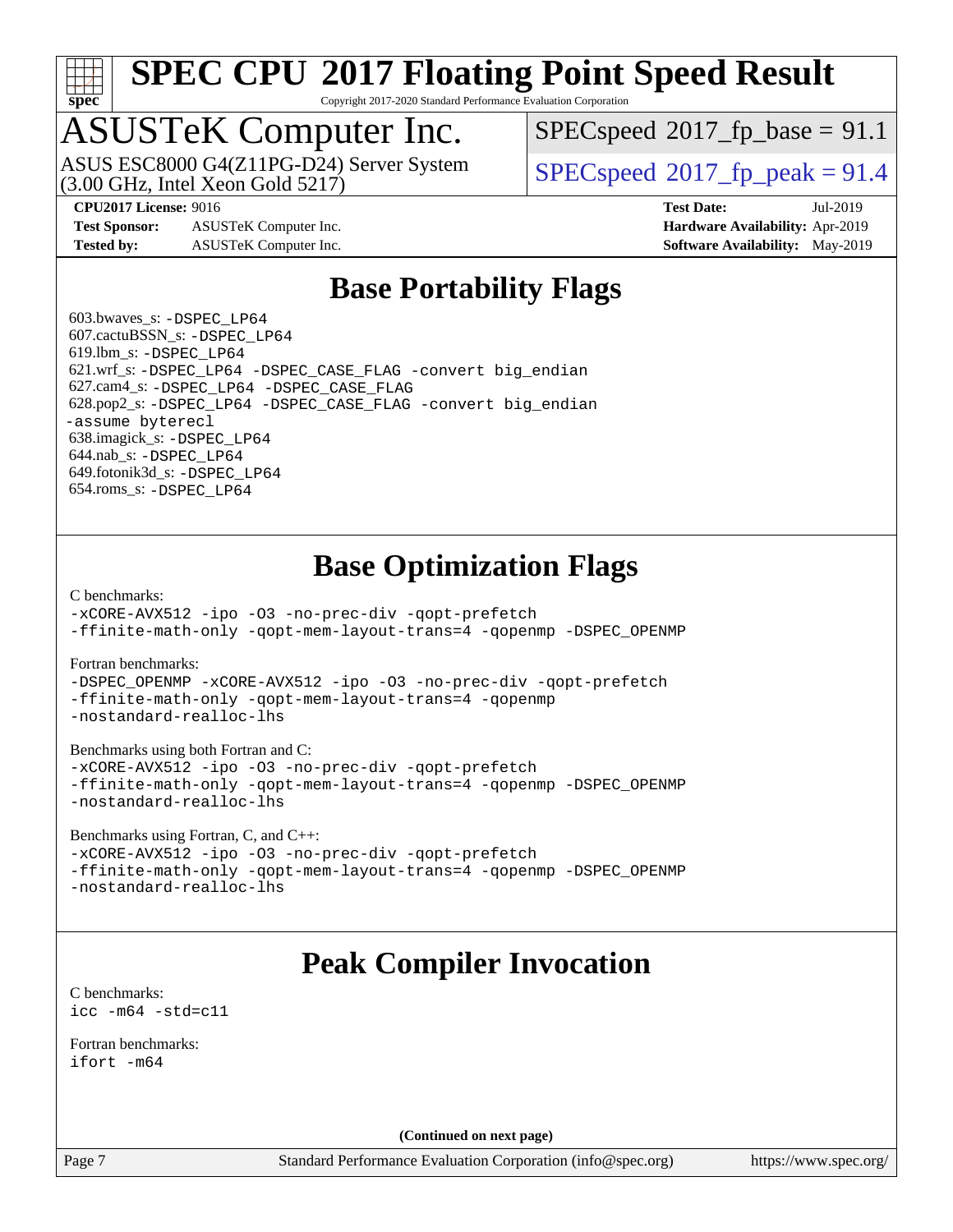

Copyright 2017-2020 Standard Performance Evaluation Corporation

# ASUSTeK Computer Inc.

(3.00 GHz, Intel Xeon Gold 5217) ASUS ESC8000 G4(Z11PG-D24) Server System  $\sqrt{\text{SPECspeed}}$  $\sqrt{\text{SPECspeed}}$  $\sqrt{\text{SPECspeed}}$  2017 fp\_peak = 91.4

 $SPECspeed^{\circ}2017\_fp\_base = 91.1$  $SPECspeed^{\circ}2017\_fp\_base = 91.1$ 

**[Test Sponsor:](http://www.spec.org/auto/cpu2017/Docs/result-fields.html#TestSponsor)** ASUSTeK Computer Inc. **[Hardware Availability:](http://www.spec.org/auto/cpu2017/Docs/result-fields.html#HardwareAvailability)** Apr-2019 **[Tested by:](http://www.spec.org/auto/cpu2017/Docs/result-fields.html#Testedby)** ASUSTeK Computer Inc. **[Software Availability:](http://www.spec.org/auto/cpu2017/Docs/result-fields.html#SoftwareAvailability)** May-2019

**[CPU2017 License:](http://www.spec.org/auto/cpu2017/Docs/result-fields.html#CPU2017License)** 9016 **[Test Date:](http://www.spec.org/auto/cpu2017/Docs/result-fields.html#TestDate)** Jul-2019

## **[Peak Compiler Invocation \(Continued\)](http://www.spec.org/auto/cpu2017/Docs/result-fields.html#PeakCompilerInvocation)**

[Benchmarks using both Fortran and C](http://www.spec.org/auto/cpu2017/Docs/result-fields.html#BenchmarksusingbothFortranandC): [ifort -m64](http://www.spec.org/cpu2017/results/res2019q3/cpu2017-20190722-16295.flags.html#user_CC_FCpeak_intel_ifort_64bit_24f2bb282fbaeffd6157abe4f878425411749daecae9a33200eee2bee2fe76f3b89351d69a8130dd5949958ce389cf37ff59a95e7a40d588e8d3a57e0c3fd751) [icc -m64 -std=c11](http://www.spec.org/cpu2017/results/res2019q3/cpu2017-20190722-16295.flags.html#user_CC_FCpeak_intel_icc_64bit_c11_33ee0cdaae7deeeab2a9725423ba97205ce30f63b9926c2519791662299b76a0318f32ddfffdc46587804de3178b4f9328c46fa7c2b0cd779d7a61945c91cd35)

[Benchmarks using Fortran, C, and C++:](http://www.spec.org/auto/cpu2017/Docs/result-fields.html#BenchmarksusingFortranCandCXX) [icpc -m64](http://www.spec.org/cpu2017/results/res2019q3/cpu2017-20190722-16295.flags.html#user_CC_CXX_FCpeak_intel_icpc_64bit_4ecb2543ae3f1412ef961e0650ca070fec7b7afdcd6ed48761b84423119d1bf6bdf5cad15b44d48e7256388bc77273b966e5eb805aefd121eb22e9299b2ec9d9) [icc -m64 -std=c11](http://www.spec.org/cpu2017/results/res2019q3/cpu2017-20190722-16295.flags.html#user_CC_CXX_FCpeak_intel_icc_64bit_c11_33ee0cdaae7deeeab2a9725423ba97205ce30f63b9926c2519791662299b76a0318f32ddfffdc46587804de3178b4f9328c46fa7c2b0cd779d7a61945c91cd35) [ifort -m64](http://www.spec.org/cpu2017/results/res2019q3/cpu2017-20190722-16295.flags.html#user_CC_CXX_FCpeak_intel_ifort_64bit_24f2bb282fbaeffd6157abe4f878425411749daecae9a33200eee2bee2fe76f3b89351d69a8130dd5949958ce389cf37ff59a95e7a40d588e8d3a57e0c3fd751)

### **[Peak Portability Flags](http://www.spec.org/auto/cpu2017/Docs/result-fields.html#PeakPortabilityFlags)**

Same as Base Portability Flags

### **[Peak Optimization Flags](http://www.spec.org/auto/cpu2017/Docs/result-fields.html#PeakOptimizationFlags)**

[C benchmarks](http://www.spec.org/auto/cpu2017/Docs/result-fields.html#Cbenchmarks):

[-xCORE-AVX512](http://www.spec.org/cpu2017/results/res2019q3/cpu2017-20190722-16295.flags.html#user_CCpeak_f-xCORE-AVX512) [-ipo](http://www.spec.org/cpu2017/results/res2019q3/cpu2017-20190722-16295.flags.html#user_CCpeak_f-ipo) [-O3](http://www.spec.org/cpu2017/results/res2019q3/cpu2017-20190722-16295.flags.html#user_CCpeak_f-O3) [-no-prec-div](http://www.spec.org/cpu2017/results/res2019q3/cpu2017-20190722-16295.flags.html#user_CCpeak_f-no-prec-div) [-qopt-prefetch](http://www.spec.org/cpu2017/results/res2019q3/cpu2017-20190722-16295.flags.html#user_CCpeak_f-qopt-prefetch) [-ffinite-math-only](http://www.spec.org/cpu2017/results/res2019q3/cpu2017-20190722-16295.flags.html#user_CCpeak_f_finite_math_only_cb91587bd2077682c4b38af759c288ed7c732db004271a9512da14a4f8007909a5f1427ecbf1a0fb78ff2a814402c6114ac565ca162485bbcae155b5e4258871) [-qopt-mem-layout-trans=4](http://www.spec.org/cpu2017/results/res2019q3/cpu2017-20190722-16295.flags.html#user_CCpeak_f-qopt-mem-layout-trans_fa39e755916c150a61361b7846f310bcdf6f04e385ef281cadf3647acec3f0ae266d1a1d22d972a7087a248fd4e6ca390a3634700869573d231a252c784941a8) [-qopenmp](http://www.spec.org/cpu2017/results/res2019q3/cpu2017-20190722-16295.flags.html#user_CCpeak_qopenmp_16be0c44f24f464004c6784a7acb94aca937f053568ce72f94b139a11c7c168634a55f6653758ddd83bcf7b8463e8028bb0b48b77bcddc6b78d5d95bb1df2967) [-DSPEC\\_OPENMP](http://www.spec.org/cpu2017/results/res2019q3/cpu2017-20190722-16295.flags.html#suite_CCpeak_DSPEC_OPENMP)

[Fortran benchmarks](http://www.spec.org/auto/cpu2017/Docs/result-fields.html#Fortranbenchmarks):

 603.bwaves\_s: [-prof-gen](http://www.spec.org/cpu2017/results/res2019q3/cpu2017-20190722-16295.flags.html#user_peakPASS1_FFLAGSPASS1_LDFLAGS603_bwaves_s_prof_gen_5aa4926d6013ddb2a31985c654b3eb18169fc0c6952a63635c234f711e6e63dd76e94ad52365559451ec499a2cdb89e4dc58ba4c67ef54ca681ffbe1461d6b36)(pass 1) [-prof-use](http://www.spec.org/cpu2017/results/res2019q3/cpu2017-20190722-16295.flags.html#user_peakPASS2_FFLAGSPASS2_LDFLAGS603_bwaves_s_prof_use_1a21ceae95f36a2b53c25747139a6c16ca95bd9def2a207b4f0849963b97e94f5260e30a0c64f4bb623698870e679ca08317ef8150905d41bd88c6f78df73f19)(pass 2) [-DSPEC\\_SUPPRESS\\_OPENMP](http://www.spec.org/cpu2017/results/res2019q3/cpu2017-20190722-16295.flags.html#suite_peakPASS1_FOPTIMIZE603_bwaves_s_DSPEC_SUPPRESS_OPENMP) [-DSPEC\\_OPENMP](http://www.spec.org/cpu2017/results/res2019q3/cpu2017-20190722-16295.flags.html#suite_peakPASS2_FOPTIMIZE603_bwaves_s_DSPEC_OPENMP) [-O2](http://www.spec.org/cpu2017/results/res2019q3/cpu2017-20190722-16295.flags.html#user_peakPASS1_FOPTIMIZE603_bwaves_s_f-O2) [-xCORE-AVX512](http://www.spec.org/cpu2017/results/res2019q3/cpu2017-20190722-16295.flags.html#user_peakPASS2_FOPTIMIZE603_bwaves_s_f-xCORE-AVX512) [-qopt-prefetch](http://www.spec.org/cpu2017/results/res2019q3/cpu2017-20190722-16295.flags.html#user_peakPASS1_FOPTIMIZEPASS2_FOPTIMIZE603_bwaves_s_f-qopt-prefetch) [-ipo](http://www.spec.org/cpu2017/results/res2019q3/cpu2017-20190722-16295.flags.html#user_peakPASS2_FOPTIMIZE603_bwaves_s_f-ipo) [-O3](http://www.spec.org/cpu2017/results/res2019q3/cpu2017-20190722-16295.flags.html#user_peakPASS2_FOPTIMIZE603_bwaves_s_f-O3) [-ffinite-math-only](http://www.spec.org/cpu2017/results/res2019q3/cpu2017-20190722-16295.flags.html#user_peakPASS1_FOPTIMIZEPASS2_FOPTIMIZE603_bwaves_s_f_finite_math_only_cb91587bd2077682c4b38af759c288ed7c732db004271a9512da14a4f8007909a5f1427ecbf1a0fb78ff2a814402c6114ac565ca162485bbcae155b5e4258871) [-no-prec-div](http://www.spec.org/cpu2017/results/res2019q3/cpu2017-20190722-16295.flags.html#user_peakPASS2_FOPTIMIZE603_bwaves_s_f-no-prec-div) [-qopt-mem-layout-trans=4](http://www.spec.org/cpu2017/results/res2019q3/cpu2017-20190722-16295.flags.html#user_peakPASS1_FOPTIMIZEPASS2_FOPTIMIZE603_bwaves_s_f-qopt-mem-layout-trans_fa39e755916c150a61361b7846f310bcdf6f04e385ef281cadf3647acec3f0ae266d1a1d22d972a7087a248fd4e6ca390a3634700869573d231a252c784941a8) [-qopenmp](http://www.spec.org/cpu2017/results/res2019q3/cpu2017-20190722-16295.flags.html#user_peakPASS2_FOPTIMIZE603_bwaves_s_qopenmp_16be0c44f24f464004c6784a7acb94aca937f053568ce72f94b139a11c7c168634a55f6653758ddd83bcf7b8463e8028bb0b48b77bcddc6b78d5d95bb1df2967) [-nostandard-realloc-lhs](http://www.spec.org/cpu2017/results/res2019q3/cpu2017-20190722-16295.flags.html#user_peakEXTRA_FOPTIMIZE603_bwaves_s_f_2003_std_realloc_82b4557e90729c0f113870c07e44d33d6f5a304b4f63d4c15d2d0f1fab99f5daaed73bdb9275d9ae411527f28b936061aa8b9c8f2d63842963b95c9dd6426b8a)

649.fotonik3d\_s: Same as 603.bwaves\_s

 654.roms\_s: [-DSPEC\\_OPENMP](http://www.spec.org/cpu2017/results/res2019q3/cpu2017-20190722-16295.flags.html#suite_peakFOPTIMIZE654_roms_s_DSPEC_OPENMP) [-xCORE-AVX512](http://www.spec.org/cpu2017/results/res2019q3/cpu2017-20190722-16295.flags.html#user_peakFOPTIMIZE654_roms_s_f-xCORE-AVX512) [-ipo](http://www.spec.org/cpu2017/results/res2019q3/cpu2017-20190722-16295.flags.html#user_peakFOPTIMIZE654_roms_s_f-ipo) [-O3](http://www.spec.org/cpu2017/results/res2019q3/cpu2017-20190722-16295.flags.html#user_peakFOPTIMIZE654_roms_s_f-O3) [-no-prec-div](http://www.spec.org/cpu2017/results/res2019q3/cpu2017-20190722-16295.flags.html#user_peakFOPTIMIZE654_roms_s_f-no-prec-div) [-qopt-prefetch](http://www.spec.org/cpu2017/results/res2019q3/cpu2017-20190722-16295.flags.html#user_peakFOPTIMIZE654_roms_s_f-qopt-prefetch) [-ffinite-math-only](http://www.spec.org/cpu2017/results/res2019q3/cpu2017-20190722-16295.flags.html#user_peakFOPTIMIZE654_roms_s_f_finite_math_only_cb91587bd2077682c4b38af759c288ed7c732db004271a9512da14a4f8007909a5f1427ecbf1a0fb78ff2a814402c6114ac565ca162485bbcae155b5e4258871) [-qopt-mem-layout-trans=4](http://www.spec.org/cpu2017/results/res2019q3/cpu2017-20190722-16295.flags.html#user_peakFOPTIMIZE654_roms_s_f-qopt-mem-layout-trans_fa39e755916c150a61361b7846f310bcdf6f04e385ef281cadf3647acec3f0ae266d1a1d22d972a7087a248fd4e6ca390a3634700869573d231a252c784941a8) [-qopenmp](http://www.spec.org/cpu2017/results/res2019q3/cpu2017-20190722-16295.flags.html#user_peakFOPTIMIZE654_roms_s_qopenmp_16be0c44f24f464004c6784a7acb94aca937f053568ce72f94b139a11c7c168634a55f6653758ddd83bcf7b8463e8028bb0b48b77bcddc6b78d5d95bb1df2967) [-nostandard-realloc-lhs](http://www.spec.org/cpu2017/results/res2019q3/cpu2017-20190722-16295.flags.html#user_peakEXTRA_FOPTIMIZE654_roms_s_f_2003_std_realloc_82b4557e90729c0f113870c07e44d33d6f5a304b4f63d4c15d2d0f1fab99f5daaed73bdb9275d9ae411527f28b936061aa8b9c8f2d63842963b95c9dd6426b8a)

[Benchmarks using both Fortran and C](http://www.spec.org/auto/cpu2017/Docs/result-fields.html#BenchmarksusingbothFortranandC):

 621.wrf\_s: [-prof-gen](http://www.spec.org/cpu2017/results/res2019q3/cpu2017-20190722-16295.flags.html#user_peakPASS1_CFLAGSPASS1_FFLAGSPASS1_LDFLAGS621_wrf_s_prof_gen_5aa4926d6013ddb2a31985c654b3eb18169fc0c6952a63635c234f711e6e63dd76e94ad52365559451ec499a2cdb89e4dc58ba4c67ef54ca681ffbe1461d6b36)(pass 1) [-prof-use](http://www.spec.org/cpu2017/results/res2019q3/cpu2017-20190722-16295.flags.html#user_peakPASS2_CFLAGSPASS2_FFLAGSPASS2_LDFLAGS621_wrf_s_prof_use_1a21ceae95f36a2b53c25747139a6c16ca95bd9def2a207b4f0849963b97e94f5260e30a0c64f4bb623698870e679ca08317ef8150905d41bd88c6f78df73f19)(pass 2) [-O2](http://www.spec.org/cpu2017/results/res2019q3/cpu2017-20190722-16295.flags.html#user_peakPASS1_COPTIMIZEPASS1_FOPTIMIZE621_wrf_s_f-O2) [-xCORE-AVX512](http://www.spec.org/cpu2017/results/res2019q3/cpu2017-20190722-16295.flags.html#user_peakPASS2_COPTIMIZEPASS2_FOPTIMIZE621_wrf_s_f-xCORE-AVX512) [-qopt-prefetch](http://www.spec.org/cpu2017/results/res2019q3/cpu2017-20190722-16295.flags.html#user_peakPASS1_COPTIMIZEPASS1_FOPTIMIZEPASS2_COPTIMIZEPASS2_FOPTIMIZE621_wrf_s_f-qopt-prefetch) [-ipo](http://www.spec.org/cpu2017/results/res2019q3/cpu2017-20190722-16295.flags.html#user_peakPASS2_COPTIMIZEPASS2_FOPTIMIZE621_wrf_s_f-ipo) [-O3](http://www.spec.org/cpu2017/results/res2019q3/cpu2017-20190722-16295.flags.html#user_peakPASS2_COPTIMIZEPASS2_FOPTIMIZE621_wrf_s_f-O3) [-ffinite-math-only](http://www.spec.org/cpu2017/results/res2019q3/cpu2017-20190722-16295.flags.html#user_peakPASS1_COPTIMIZEPASS1_FOPTIMIZEPASS2_COPTIMIZEPASS2_FOPTIMIZE621_wrf_s_f_finite_math_only_cb91587bd2077682c4b38af759c288ed7c732db004271a9512da14a4f8007909a5f1427ecbf1a0fb78ff2a814402c6114ac565ca162485bbcae155b5e4258871) [-no-prec-div](http://www.spec.org/cpu2017/results/res2019q3/cpu2017-20190722-16295.flags.html#user_peakPASS2_COPTIMIZEPASS2_FOPTIMIZE621_wrf_s_f-no-prec-div) [-qopt-mem-layout-trans=4](http://www.spec.org/cpu2017/results/res2019q3/cpu2017-20190722-16295.flags.html#user_peakPASS1_COPTIMIZEPASS1_FOPTIMIZEPASS2_COPTIMIZEPASS2_FOPTIMIZE621_wrf_s_f-qopt-mem-layout-trans_fa39e755916c150a61361b7846f310bcdf6f04e385ef281cadf3647acec3f0ae266d1a1d22d972a7087a248fd4e6ca390a3634700869573d231a252c784941a8) [-DSPEC\\_SUPPRESS\\_OPENMP](http://www.spec.org/cpu2017/results/res2019q3/cpu2017-20190722-16295.flags.html#suite_peakPASS1_COPTIMIZEPASS1_FOPTIMIZE621_wrf_s_DSPEC_SUPPRESS_OPENMP) [-qopenmp](http://www.spec.org/cpu2017/results/res2019q3/cpu2017-20190722-16295.flags.html#user_peakPASS2_COPTIMIZEPASS2_FOPTIMIZE621_wrf_s_qopenmp_16be0c44f24f464004c6784a7acb94aca937f053568ce72f94b139a11c7c168634a55f6653758ddd83bcf7b8463e8028bb0b48b77bcddc6b78d5d95bb1df2967) [-DSPEC\\_OPENMP](http://www.spec.org/cpu2017/results/res2019q3/cpu2017-20190722-16295.flags.html#suite_peakPASS2_COPTIMIZEPASS2_FOPTIMIZE621_wrf_s_DSPEC_OPENMP) [-nostandard-realloc-lhs](http://www.spec.org/cpu2017/results/res2019q3/cpu2017-20190722-16295.flags.html#user_peakEXTRA_FOPTIMIZE621_wrf_s_f_2003_std_realloc_82b4557e90729c0f113870c07e44d33d6f5a304b4f63d4c15d2d0f1fab99f5daaed73bdb9275d9ae411527f28b936061aa8b9c8f2d63842963b95c9dd6426b8a)

 627.cam4\_s: [-xCORE-AVX512](http://www.spec.org/cpu2017/results/res2019q3/cpu2017-20190722-16295.flags.html#user_peakCOPTIMIZEFOPTIMIZE627_cam4_s_f-xCORE-AVX512) [-ipo](http://www.spec.org/cpu2017/results/res2019q3/cpu2017-20190722-16295.flags.html#user_peakCOPTIMIZEFOPTIMIZE627_cam4_s_f-ipo) [-O3](http://www.spec.org/cpu2017/results/res2019q3/cpu2017-20190722-16295.flags.html#user_peakCOPTIMIZEFOPTIMIZE627_cam4_s_f-O3) [-no-prec-div](http://www.spec.org/cpu2017/results/res2019q3/cpu2017-20190722-16295.flags.html#user_peakCOPTIMIZEFOPTIMIZE627_cam4_s_f-no-prec-div) [-qopt-prefetch](http://www.spec.org/cpu2017/results/res2019q3/cpu2017-20190722-16295.flags.html#user_peakCOPTIMIZEFOPTIMIZE627_cam4_s_f-qopt-prefetch) [-ffinite-math-only](http://www.spec.org/cpu2017/results/res2019q3/cpu2017-20190722-16295.flags.html#user_peakCOPTIMIZEFOPTIMIZE627_cam4_s_f_finite_math_only_cb91587bd2077682c4b38af759c288ed7c732db004271a9512da14a4f8007909a5f1427ecbf1a0fb78ff2a814402c6114ac565ca162485bbcae155b5e4258871) [-qopt-mem-layout-trans=4](http://www.spec.org/cpu2017/results/res2019q3/cpu2017-20190722-16295.flags.html#user_peakCOPTIMIZEFOPTIMIZE627_cam4_s_f-qopt-mem-layout-trans_fa39e755916c150a61361b7846f310bcdf6f04e385ef281cadf3647acec3f0ae266d1a1d22d972a7087a248fd4e6ca390a3634700869573d231a252c784941a8) [-qopenmp](http://www.spec.org/cpu2017/results/res2019q3/cpu2017-20190722-16295.flags.html#user_peakCOPTIMIZEFOPTIMIZE627_cam4_s_qopenmp_16be0c44f24f464004c6784a7acb94aca937f053568ce72f94b139a11c7c168634a55f6653758ddd83bcf7b8463e8028bb0b48b77bcddc6b78d5d95bb1df2967) [-DSPEC\\_OPENMP](http://www.spec.org/cpu2017/results/res2019q3/cpu2017-20190722-16295.flags.html#suite_peakCOPTIMIZEFOPTIMIZE627_cam4_s_DSPEC_OPENMP) [-nostandard-realloc-lhs](http://www.spec.org/cpu2017/results/res2019q3/cpu2017-20190722-16295.flags.html#user_peakEXTRA_FOPTIMIZE627_cam4_s_f_2003_std_realloc_82b4557e90729c0f113870c07e44d33d6f5a304b4f63d4c15d2d0f1fab99f5daaed73bdb9275d9ae411527f28b936061aa8b9c8f2d63842963b95c9dd6426b8a)

628.pop2\_s: Same as 621.wrf\_s

**(Continued on next page)**